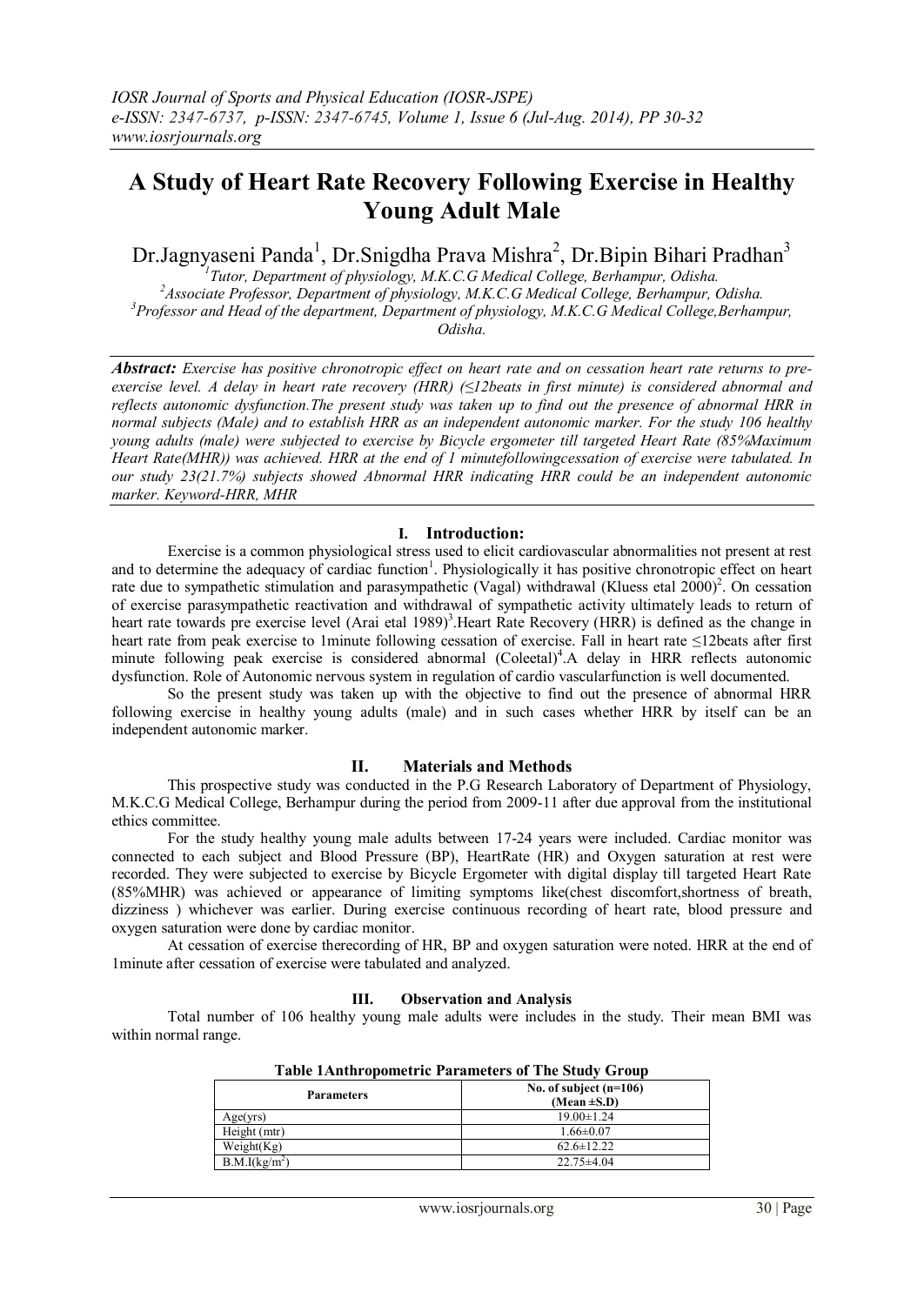| Table 2 Fee Exercise Farameters |                          |  |  |
|---------------------------------|--------------------------|--|--|
| <b>Parameters</b>               | No. of Subject $(n=106)$ |  |  |
|                                 | (Mean $\pm$ S.D)         |  |  |
| <b>Heart Rate (beats/min)</b>   | $77\pm3.86$              |  |  |
| <b>Blood Pressure(mmHg)</b>     |                          |  |  |
| Systolic                        | $119\pm 6.34$            |  |  |
| Diastolic                       | $81\pm3.86$              |  |  |
| <b>Oxygen Saturation (%)</b>    | $98 \pm 1.25$            |  |  |

## **Table 2 Pre Exercise Parameters**

Mean heart rate, Blood Pressure both systolic, diastolic and oxygen saturation are within normal range.

| (N=106)                       |                                         |                                            |                                                       |  |  |  |
|-------------------------------|-----------------------------------------|--------------------------------------------|-------------------------------------------------------|--|--|--|
| <b>Parameters</b>             | <b>Pre-Exercise</b><br>$(Mean \pm S.D)$ | <b>End of Exercise</b><br>$(Mean \pm S.D)$ | 1 min after cessation of exercise<br>$(Mean \pm S.D)$ |  |  |  |
| <b>Heart Rate (Beats/Min)</b> | $77\pm 6.34$                            | $163\pm9.13$                               | $140\pm 13.58$                                        |  |  |  |
| <b>Blood Pressure(mmHg)</b>   |                                         |                                            |                                                       |  |  |  |
| Systolic                      | $119\pm 6.34$                           | $142 \pm 10.54$                            | $136 \pm 8.63$                                        |  |  |  |
| Diastolic                     | $81\pm3.86$                             | $89\pm 6.32$                               | 87±5.15                                               |  |  |  |
| <b>Oxygen Saturation (%)</b>  | $98 \pm 1.25$                           | $98\pm1.14$                                | $99 \pm 0.81$                                         |  |  |  |

#### **Table 3 Exercise Parameters Of The Subjects**

After exercise mean heart rate increased to  $163 \pm 9.13$  and came down to  $140 \pm 13.58$ , 1 minute following cessation of exercise.

| Table 4                                                                  |  |  |
|--------------------------------------------------------------------------|--|--|
| <b>Exercise Parameters Of Subjects With Abnormal Heart Rate Recovery</b> |  |  |
| $(N=23)$                                                                 |  |  |

| <i></i> .                    |                                         |                                            |                                                    |  |  |  |
|------------------------------|-----------------------------------------|--------------------------------------------|----------------------------------------------------|--|--|--|
| <b>Parameters</b>            | <b>Pre-Exercise</b><br>(Mean $\pm$ S.D) | <b>End of Exercise</b><br>$(Mean \pm S.D)$ | min after cessation of<br>exercise(Mean $\pm$ S.D) |  |  |  |
| <b>Heart Rate Beats/Min)</b> | $78 + 5.75$                             | $164\pm 6.46$                              | $155 \pm 5.79$                                     |  |  |  |
| <b>Blood Pressure(mmHg)</b>  |                                         |                                            |                                                    |  |  |  |
| Systolic                     | $119\pm8.15$                            | $144\pm10.45$                              | $136\pm9.43$                                       |  |  |  |
| Diastolic                    | $82\pm4.05$                             | $92\pm 4.80$                               | 89±3.11                                            |  |  |  |
| <b>Oxygen Saturation (%)</b> | $98 \pm 1.56$                           | $98 \pm 0.79$                              | $98 \pm 0.65$                                      |  |  |  |

23 male subjects showed abnormal HRR following 1 minute after cessation of exercise, the mean heart rate came down to 155±5.79 following 1 minute after cessation of exercise from 164±6.46 at end of exercise.



**Heart Rate In Subjects With Normal And Abnormal Heart Rate Recovery**